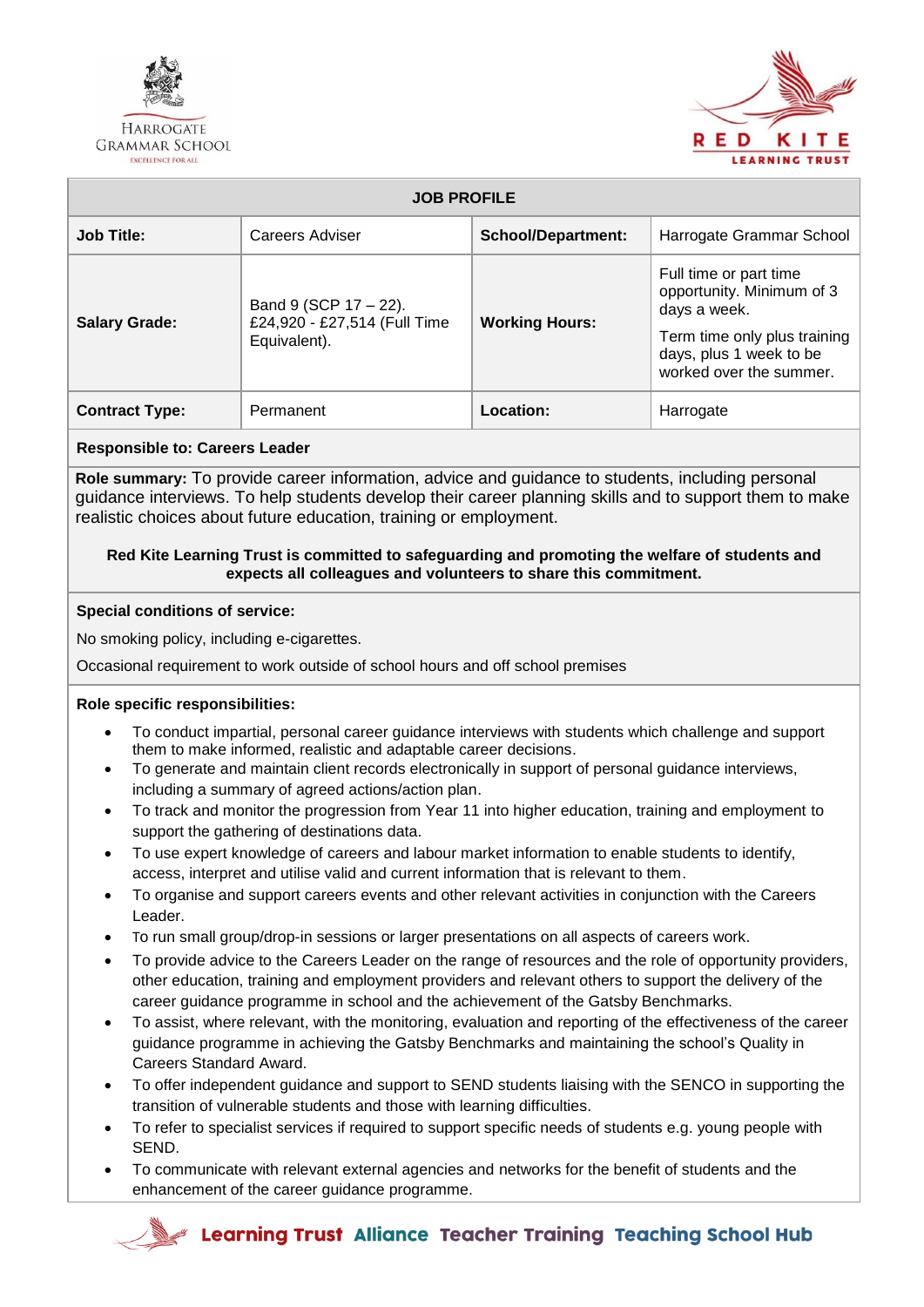- To attend GCSE and A Level results day, parent consultation evenings (Year 9-13) and enrichment activities where appropriate.
- To ensure the school is compliant in all aspects of careers guidance.

## **RK People responsibilities:**

- Contribute to the overall aims and values of our Trust, appreciate and support the roles of other members of the wider team and attend and participate in relevant meetings as required.
- Comply with all Trust policies and procedures including child protection, health, safety, welfare, security, confidentiality and data protection, reporting any concerns to the appropriate person.
- Contribute to ensuring safeguarding procedures are in place and used effectively at all times.

The role holder must demonstrate a flexible approach to the delivery of the role. Consequently, the role holder may be required to perform work not specifically identified in the job profile but which is in line with the general scope, grade and responsibilities of the role.

## **Red Kite Mission, Values & Leadership Expectations**

### **Our Trust Mission**

Nurturing ambition, delivering excellence and enriching children's lives.

## **Our Trust Values**

**Collaboration:** we pull together to get the best outcomes for every child in every school, working with professional generosity and openness for the common good. We share joy in our achievements – personal and collective.

**Integrity:** we put ethical leadership and excellent governance at the heart of our Trust, serving our schools and communities with fairness, honesty and transparency and a hunger for social justice.

**Respect:** we champion equity, equality and diversity. We treat our staff, children and families and partners with respect and kindness – modelling our values and wanting the very best for each other.

### **Our Leadership Expectations**

**Coach your Team:** our leaders use coaching principles to support their teams to be self-aware, grow and work collaboratively.

**Lead with Respect:** our ethical leaders lead with trust, integrity and show appreciation. Wellbeing and fairness are shared priorities.

**Challenge for Excellence:** our leaders challenge themselves and their teams to continually grow in their role and towards their aspirations. They support an innovative approach where colleagues are encouraged to try new approaches with the aim of improvement.

| <b>PEOPLE PROFILE</b>                                                                                     |                  |                  |  |  |
|-----------------------------------------------------------------------------------------------------------|------------------|------------------|--|--|
| <b>Aptitudes and Characteristics</b>                                                                      | <b>Essential</b> | <b>Desirable</b> |  |  |
| A passion for making a difference to the life chances of all young people.                                | E                |                  |  |  |
| Excellent communication, presentation and organisational skills.                                          | Е                |                  |  |  |
| The drive and determination to reach and exceed targets.                                                  | E                |                  |  |  |
| The ability to relate well and form meaningful relationships with young people<br>in the 11-18 age range. | E                |                  |  |  |